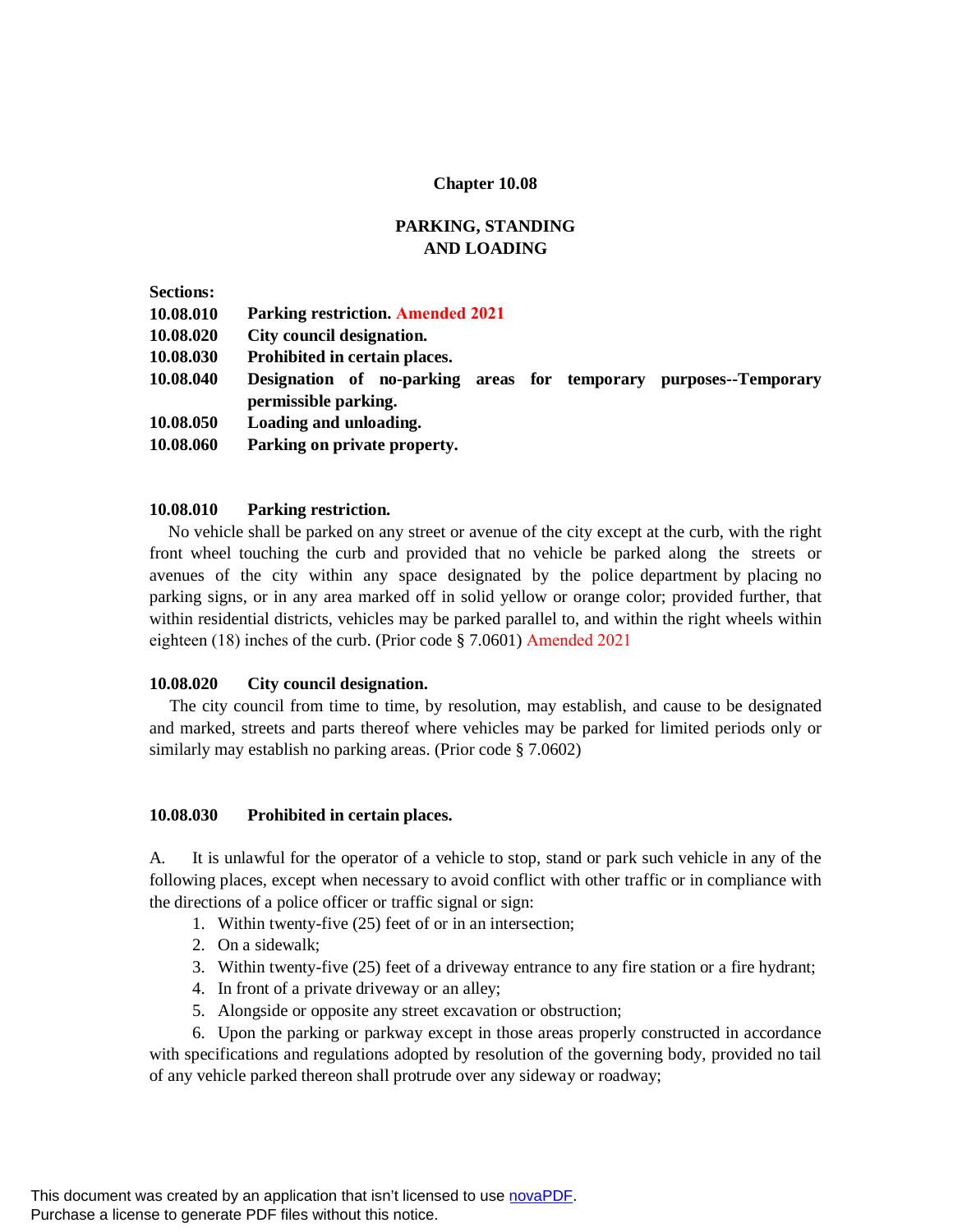7. Within fifteen (15) feet of or in a marked school crosswalk.

B. The driver of a vehicle shall not stop, stand or park such vehicle in any public roadway other than parallel with the edge of the roadway, headed in the direction of traffic and with the curbside wheels of the vehicle within at least eighteen (18) inches of the roadway, except when necessary to avoid conflict with other traffic or in compliance with the directions of a police officer, or necessarily in obedience to traffic signs or signals or lines painted on the pavement.

C. It is unlawful for any driver to stop, stand or park any vehicle in such a manner as to leave available less than ten (10) feet in width of the traveled roadway for the free movement, of vehicular traffic, except when necessary to avoid conflict with other traffic, or in compliance with the direction of a police officer or necessary obedience to traffic signs or signals.

D. The driver of a vehicle shall not stop, stand or park such vehicle in excess of any time limit or in violation of any traffic signal or sign or restriction painted on the pavement.

E. Vehicles parking on all streets shall park diagonally or parallel to the curb in accordance with the markings shown on the curb or street. (Prior code § 7.0603) (Amended 2008)

# **10.08.040 Designation of no-parking areas for temporary purposes--Temporary permissible parking.**

A. The mayor or chief of police is authorized and empowered to designate and maintain by appropriate signs, devices, newspaper advertisements or other means, no-parking areas in the streets, alleys, and/or other public places for such length of time and for such purposes as, but not limited to, cleaning, reporting, removing snow and ice, routing of parades, or promoting safety on the streets, alleys and public places.

B. In the event that the mayor, in his or her discretion shall determine that by reason of special or unusual circumstances or events occurring or likely to occur in the city, the public conveyance and necessity require parking to be permitted on certain streets or parts thereof which have been designated by resolution of the governing body, or by the chief of police, as no-parking areas or limited-time-parking areas, he or she is authorized and empowered to suspend the parking limitations or restrictions otherwise prevailing on such streets or parts thereof during that circumstance or event or to give public notice of such suspension by appropriate devices or newspaper advertising or by concealment of existing no-parking or limited-parking signs. (Prior code § 7.0604)

## **10.08.050 Loading and unloading.**

A. No person shall park any bus, van, automobile, transport, freight, stock, gas or oil transport truck, or other like vehicle in the streets, alleys or public places in the city; except as follows:

1. At such place or places as have been marked and designated by the city for truck parking; or

2. To load or unload, receive or deliver from such vehicle, and then for a period of time not exceeding thirty (30) minutes; provided, however, the chief of police may authorize additional time periods when necessary in special instances.

B. Every establishment in the business district which is accessible from an alley shall have all leading, receiving or delivery made to the rear of the building where practical. If not practical all